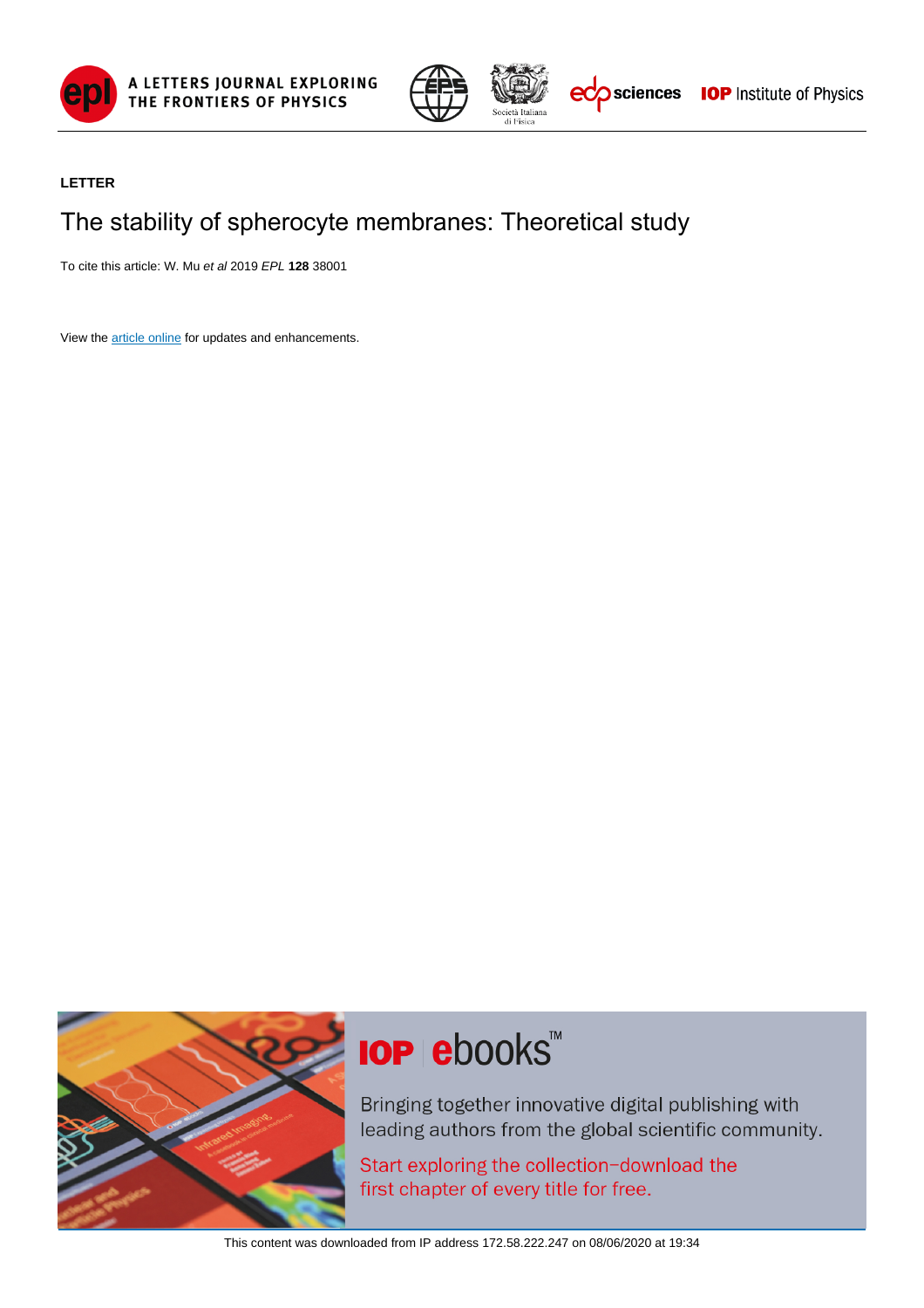

## **The stability of spherocyte membranes: Theoretical study**

W.  $MU^{1,2,3(a)}$ , Z-C. Ou-Yang<sup>4</sup> and J. Cao<sup>5,6</sup>

<sup>1</sup> School of Ophthalmology and Optometry, Eye Hospital, School of Biomedical Engineering,

Wenzhou Medical University - Wenzhou 325027, China

<sup>2</sup> Wenzhou Institute, University of Chinese Academy of Sciences - Wenzhou 325001, China

<sup>3</sup> Department of Electrical Engineering and Computer Science, Massachusetts Institute of Technology Cambridge, MA 02139, USA

<sup>4</sup> Institute of Theoretical Physics, the Chinese Academy of Sciences - Beijing 100190, China

<sup>5</sup> Department of Chemistry, Massachusetts Institute of Technology - Cambridge, MA 02139, USA

<sup>6</sup> Singapore-MIT Alliance for Research and Technology (SMART) - Singapore, 138602

received 30 July 2019; accepted in final form 13 November 2019 published online 20 January 2020

PACS 87.16.ad – Analytical theories

PACS 87.16.D- – Membranes, bilayers, and vesicles

PACS 87.16.dm – Mechanical properties and rheology

**Abstract** – Human red blood cell (RBC) membranes are typically biconcave-shaped under physiological conditions, and membranes of other shapes, such as spherical, are also observed in pathological RBCs. It has been suggested that there is a relationship between the RBC membrane's material properties, morphologies and physiological functions. The present work studies how various factors affect the morphologies of the RBC membrane based on a free energy functional in continuum elasticity descriptions. In particular, the instability conditions of a diseased spherocyte's spherical shape is obtained explicitly, which determines the region in the phase diagram constructed by two dimensionless state variables defined by elastic moduli, osmotic pressure, etc., in which the spherocyte's membrane can exist in a stable form. In this phase diagram, each point represents the statistical results for a large number of samples observed in recent experiments. Within this stable region of spherocyte's membrane, the spherical RBC membrane is in the global minimal state whereas in the adjacent region on the other side of the boundary, the echinocyte's membrane corresponds to the global minimal state. Our results could be used as a theoretical guide for clinical applications in related diseases, such as malaria, and are in quantitative agreement with recent dynamic optical measurements on the morphological transition of the RBC membrane (see Park Y. et al. Proc. Natl. Acad. Sci. U.S.A., **107** (2010) 6731).

Copyright  $\odot$  EPLA, 2020

Red blood cells (RBCs), also called erythrocytes, transport oxygen from the lungs through arteries and capillaries to the tissues and cells. The RBC's physiological function is sensitive to its morphology: a normal healthy RBC has a biconcave shape under physiological conditions, ensuring that it will pass through small blood vessels with reversible deformation, while RBCs with other morphologies lose their physiological functions, leading to serious health disorders, such as malaria [1,2]. Identifying and counting the number of RBCs with the correct morphology can be used in the detection of certain diseases [3]. The normal RBC with a biconcave shape, called a discocyte (DC), is tremendously flexible, while RBCs with

other morphologies are not. In particular, the membrane of an RBC that is infected by malaria parasites becomes more spherical. Moreover, the membrane of this abnormal RBC is harder than the normal one, with a typical stiffness 50 times greater than that of a normal biconcave RBC, leading to great difficulty in passing through capillaries by reversible deformation [1,4,5]. As is well known, malaria has been a serious threat to human health since ancient times [4,6] and the disease is still a focus of medical studies. In particular, the 2015 Nobel Prize was bestowed on researchers for finding medicines to treat this disease [7]. Obviously, it is highly desirable to explore the relationships between morphologies and mechanical properties of RBC membranes, in both experimental and theoretical studies [1,8–35]. The shape of an RBC is governed by its

 ${}^{({\rm a})}{\rm E\text{-}mails:}$ muwh@wibe.ac.cn, whmu@mit.edu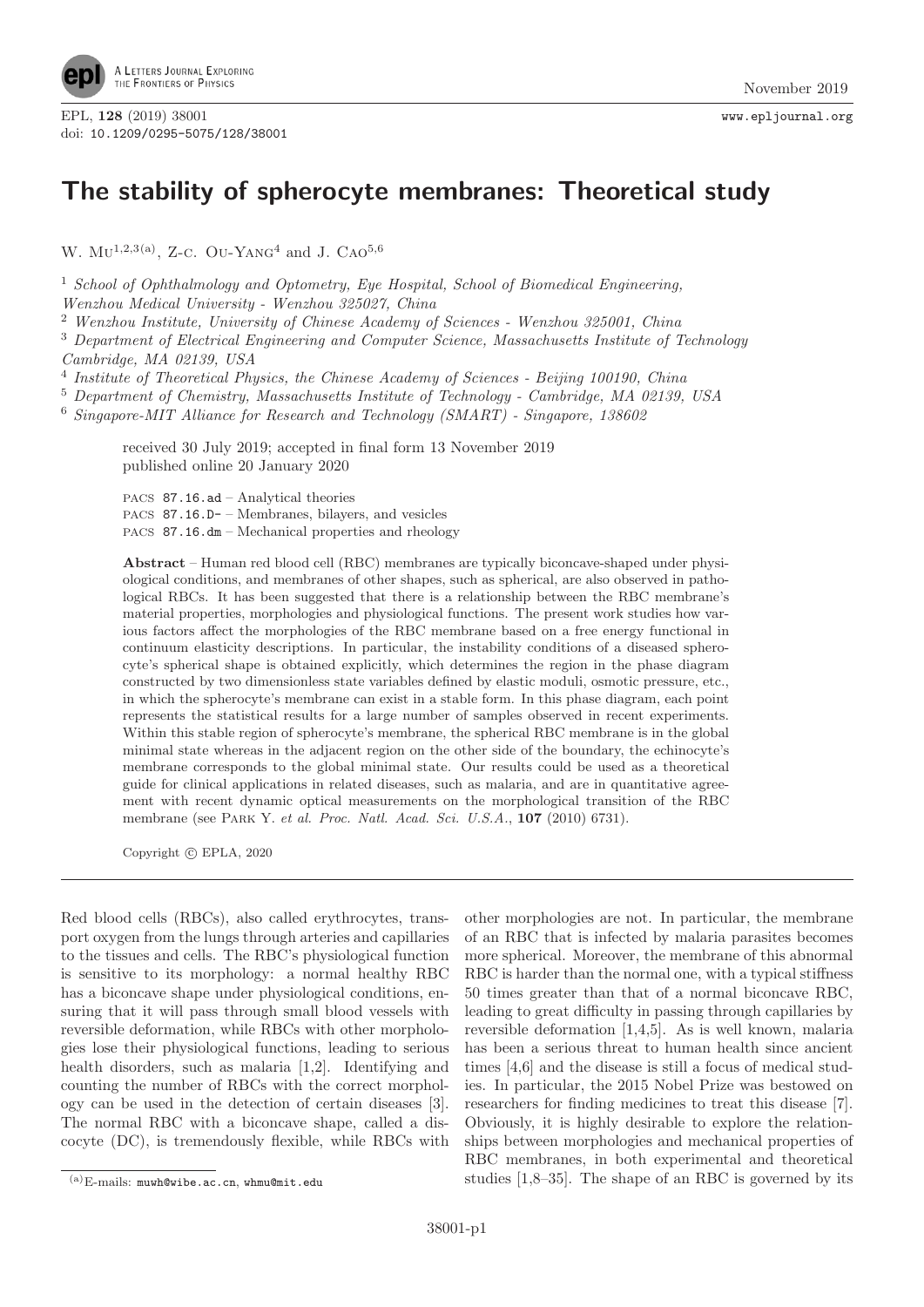mechanical properties, the pressure difference across its membrane, and its size. In the present work, we will study the relationship between the equilibrium shapes and the elastic properties of RBCs in detail. We demonstrate that an experimentally observed shape of an RBC membrane corresponds to a stable equilibrium point in the free energy landscape by the minimum free energy principle in thermodynamic theory, which can be determined by the variational method [36,37]. As an important application of the present theoretical method, we focus on the stability of the abnormal spherocyte, and show the condition for its morphological instability. Various efforts have been made to study the mechanical properties of RBC membranes. At first, static mechanic responses of RBC membranes were investigated extensively by micropipette techniques [16], electric field deformation [12], and optical tweezer techniques [38]. Dynamically, the RBC membrane constantly fluctuates with an amplitude of the order of hundreds of angstroms [13]. The fluctuations depend on the membrane structure and elasticity as well as on the concentration of adenosine triphosphate (ATP) [14,30]; thus, it is possible to extract the properties of the RBC membranes from the dynamical information. The simple intracellular structure of the RBC with its lack of nuclei and other internal structures leads to a uniform refractive index of the entire cell and makes it possible to accurately measure the dynamics changes of the thickness of RBC membrane by noninvasive dynamical optical measurement techniques, and to record the fluctuations of the membrane [24,25]. This paves the way to extracting mechanical characteristics through the dynamic undulations of the RBC membrane [10,19,20,29]. Among the efforts to measure RBC membrane fluctuations, Park et al., in particular, achieved a full-field measurement of membrane fluctuations of RBCs up to the nano-meter scale with morphologies from normal DCs to echinocytes (ECs, spiculate shape) and spherocytes (SCs, nearly spherical shape), as shown in fig. [1,](#page-2-0) using the optical interferometric technique [24,25]. These results have aroused great interest since they were reported.

The most interesting point of Park *et al.*'s work is that these authors directly obtained the properties of a variety of RBCs in the solution simultaneously, observed the RBC membranes in cell populations, which made it possible to study the morphology-mechanical properties of RBC membrane relationship by investigating the statistical properties of numbers of RBCs in the three main morphologies. The technique avoids the diversity of reported properties of RBC membranes that occurs in experiments focusing on the dynamical morphological evolution of one selected RBC, owning to the cell's individual characters. Their observations revealed that the harder the membrane is, the more likely it is that the RBC is a spherocyte, a pathological form that lacks some physiological functions, such as the ability to carry oxygen. Although this is intuitive, the quantitative theory connecting the mechanical properties of the RBC membrane and the morphology of RBCs, in particular, needs to be established. The physical



<span id="page-2-0"></span>Fig. 1: Schematic sketch of the three morphologies. (a) A normal RBC with a biconcave shape, named a DC; (b) an EC characterized by its stipulate shape; (c) a SC with a nearly spherical shape. The spherocyte is related to particular diseases.

implication of this quantitative relationship is twofold: based on it, we may develop a fast and minimally invasive technique to diagnose certain diseases related to red blood cells; on the other hand, by understanding this relationship, we may develop a treatment method that involves modulating the lipid/cytoskeleton biological structure of the membrane of an infected cell by adjusting the stiffness of the membrane. This may lead to at least partially recovering of the morphological functions of the RBCs. To study the physical mechanisms of equilibrium morphologies and their transitions, first, we briefly introduce the structure of the RBC membrane, since the mechanical properties of the RBC membrane depend on the composite structure of the phospholipid bilayer which is enforced by the cross-linked cytoskeleton [9–11,39,40]. The hexagonal cytoskeleton of the RBC membrane is composed of tetramers of the protein spectrin, which are attached to one another with junction complexes to form a network tethered to the lipid bilayer by the protein ankyrin (see ref. [39] and the references therein). The RBC membrane inherits both fluidity and solid-like mechanical properties from the lipid bilayer and the cytoskeleton, giving the composite structure advantages over a single material. The fluidity property of the lipid bilayer determines the RBC membrane's bending modulus [36,40,41], while the spectrin-dominated 2D network both serves as the scaffold maintaining the RBC's shape and mechanical integrity, and dominantly contributes to the elastic modulus of the membrane [19]. Thus, it is necessary to adopt an elastic energy description considering the contribution of both the lipid bilayer and the cytoskeleton [27]. In the present analytical work on the condition for weakening the abnormal spherocyte, we use a continuum elastic body description, and illustrate the basic physics with a model as simple as possible. The elastic energy of the lipid bilayer can be described by the well-established Helfrich energy [41]. This is a functional of the curvatures defined on a 2D curved surface, based on the theory of surfaces in classical differential geometry [42]:

$$
E_b = \frac{\kappa}{2} \iint d^2 s (2H + c_0)^2 + \bar{k} \iint d^2 s K, \qquad (1)
$$

<span id="page-2-1"></span>where  $H$  and  $K$  denote the mean and Gaussian curvatures of the surface reprenting the membrane, and  $\kappa(\bar{k})$  denotes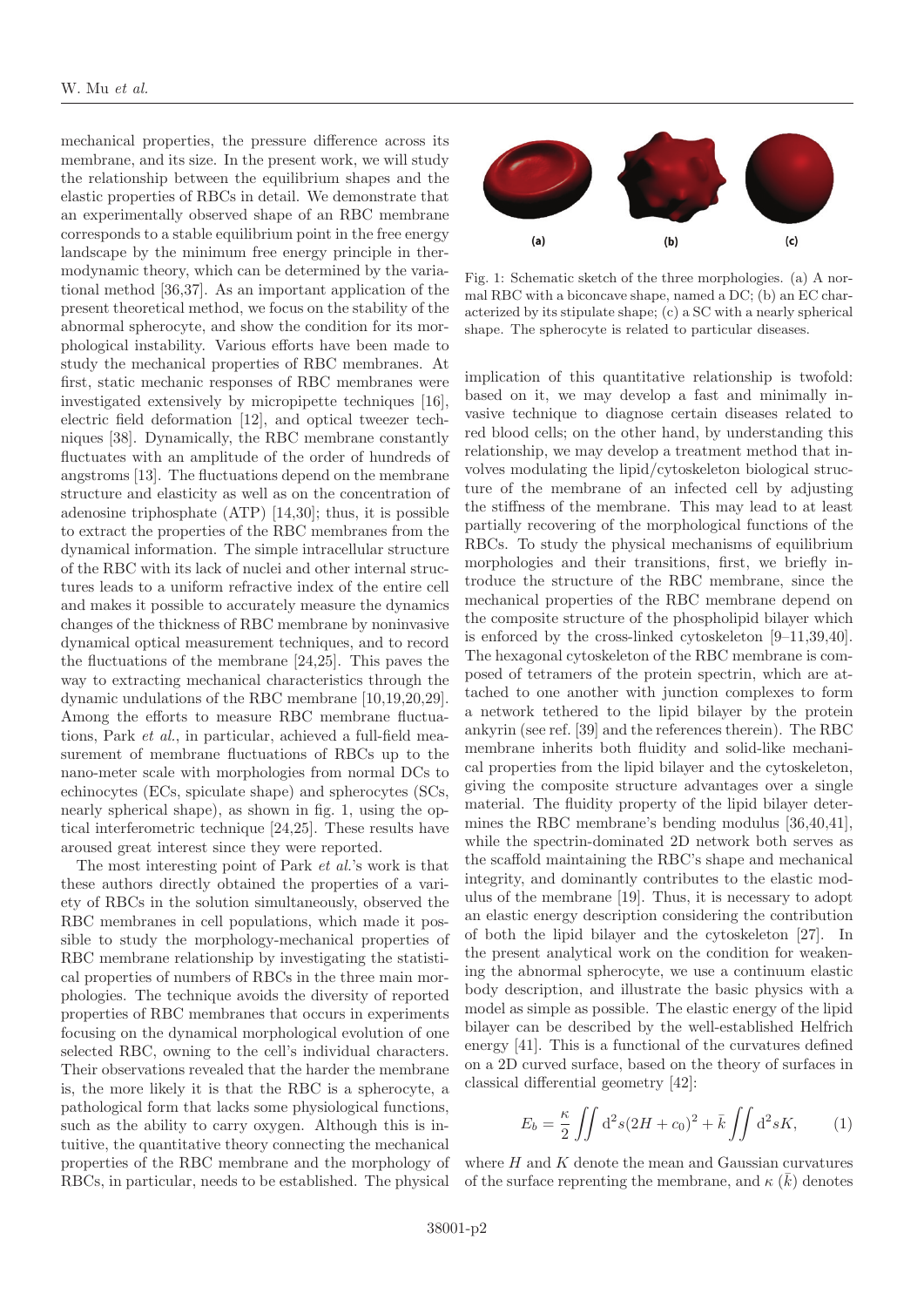|                                                     | DCs            | $DCs(-ATP)^a$            | ECs             | SCs             |
|-----------------------------------------------------|----------------|--------------------------|-----------------|-----------------|
| $\kappa(k_\text{B}T)$                               | $5.5 \pm 1.7$  | $6.7 \pm 3.3$            | $9.6 \pm 3.2$   | $23.9 \pm 6.7$  |
| $\mu(\mu\text{Nm}^{-1})$                            | $7.4 \pm 0.9$  | $\approx 9$              | $10.4 \pm 2.9$  | $12.6 \pm 2.1$  |
| $K_A(\,\mu \text{Nm}^{-1})^b$                       | $15.5 \pm 2.5$ | $23.9 \pm 8.3$           | $31.7 \pm 10.0$ | $41.8 \pm 10.3$ |
| $S(\mu m^2)^c$                                      | 139.4          |                          | 143.4           | 96.3            |
| $\sqrt{\langle\Delta h^2\rangle}$ (nm) <sup>d</sup> | 46             | $\overline{\phantom{a}}$ | 34              | 15              |

<span id="page-3-0"></span>Table 1: Properties of RBC membrane at various morphological phases, experimental data taken from ref. [25].

 ${}^a$ ATP depleted DCs.

<sup>b</sup>Area modulus,  $K_A \equiv \lambda + \mu$ .

<sup>c</sup>Surface area.

 $d$ Mean squared normal displacement.

the corresponding mean (Gaussian) curvature modulus. For a closed surface, the latter integral in eq. [\(1\)](#page-2-1) merely provides a constant,  $2\pi\bar{k}\tilde{\chi}$ , where  $\tilde{\chi}$  is the Euler characteristic, according to the Gauss-Bonet theorem [42], implying that only the term of mean curvature (with a typical modulus,  $\kappa \sim 1 - 10 \text{ kgT}$  in eq. [\(1\)](#page-2-1) is nontrivial among the elastic energy expressions of the RBC membrane. The Helfrich energy differs from the previous curvature energy description by including the spontaneous curvature,  $c_0$ , which was introduced to describe the effects of the different solution environments inside and outside the membrane [41]. The spectrin-based cytoskeleton in the RBC membrane is a homogeneous 2D lattice coupled to a lipid bilayer, which can be modeled as a 2D elastic continuum with the in-plane strains  $\varepsilon_{i,j}$ ,  $(i, j = 1, 2)$  [43],

<span id="page-3-3"></span>
$$
E_e = \iint d^2s \left\{ \frac{K_A}{2} (\varepsilon_{11} + \varepsilon_{22})^2 + \mu \left[ \frac{(\varepsilon_{11} - \varepsilon_{22})^2}{2} + 2\varepsilon_{12}^2 \right] \right\}.
$$
 (2)

Here, the "inverse of  $K_A$ " and  $\mu$  the area compressibility and shear modulus, respectively [15,44]. Elastic models with more biological details of RBCs were proposed in refs. [17,18,22,26,33,35] and the references therein, in order to describe both the static phenomena and dynamic responses of RBC membranes. We use the present simple model, instead, since most of the parameters in our model are observables measured in the related dynamic optical experiments, and there is no adjustable parameter. For simplicity, the mean values of the observed moduli are used. In ref. [25], the elastic properties of a number of RBC membranes with certain morphologies, i.e., both normal and abnormal cells, are reported. The main information is summarized in table [1,](#page-3-0) which gives the mean values of the experimental data (cf. fig. 4 in ref. [25]). The values presented in table [1](#page-3-0) come from the statistics of the reported experimental data, in order to avoid the uncertainty of the moduli caused by individual differences of RBCs.

The total free energy includes Helfrich elasticity, the inplane elastic energy and the surface tension energy, as well <span id="page-3-1"></span>as the pressure difference term, taking the form of

$$
F = E_b + E_e + \gamma S + \Delta p V. \tag{3}
$$

Here, the surface tension coefficient of the RBC membrane,  $\gamma$ , is assumed to be a constant at room temperature [36], and  $\Delta p \equiv p_{\text{out}} - p_{\text{in}}$  is defined as the pressure difference across the RBC membrane. This free energy functional is based on a model with a minimum set of parameters which gives a clear physical picture of the formation of the main equilibrium shapes of RBC membranes and quantitatively explains the observed morphological transitions of SCs-ECs-DCs [25]; thus it is suitable for the present study. An equilibrium shape of an RBC membrane corresponds to a minimum of the free energy described by eq. [\(3\)](#page-3-1), determined by the variational equation  $\delta^{(1)}F = 0$ . The variation  $\delta^{(1)}F$  is a function of the mean curvatures of the curved surface,  $H$ , whereas the mean curvature itself is a function of the coordinates. Thus the shape equation  $\delta^{(1)}F = 0$  is a highly nonlinear differential equation, usually difficult to solve analytically, except for some special solutions with certain symmetries. Among these highly symmetric cases, the spherical membrane of a spherocyte gives the simplest solution of the shape equation (for more information on the details of mathematical deriving see Supplementary Material [Supplementarymaterial.pdf](http://stacks.iop.org/0295-5075/128/38001/mmedia) (SM))

$$
\Delta pR^2 + (4K_A \varepsilon + 2\gamma)R + \kappa c_0 (c_0 R - 2) = 0, \qquad (4)
$$

<span id="page-3-2"></span>where  $R$  is the radius. The existence of this spherical surface solution was confirmed by experimental observations. Here, we assume isotopic 2D in-plane strains in the spherical RBC membrane,  $\varepsilon_{11} = \varepsilon_{22} = \varepsilon$ ,  $\varepsilon_{12} = 0$ , for the consistency of the spherical symmetry of the free energy, variational equation (shape equation) and the special solution. We then focus on the conditions for weakening the pathological spherocyte's membrane, since this is closely related to the recovery of its physiological functions. Thus, this investigation into the stability of the spherocyte's membrane has implications for both biomedical research and applications. The stability is studied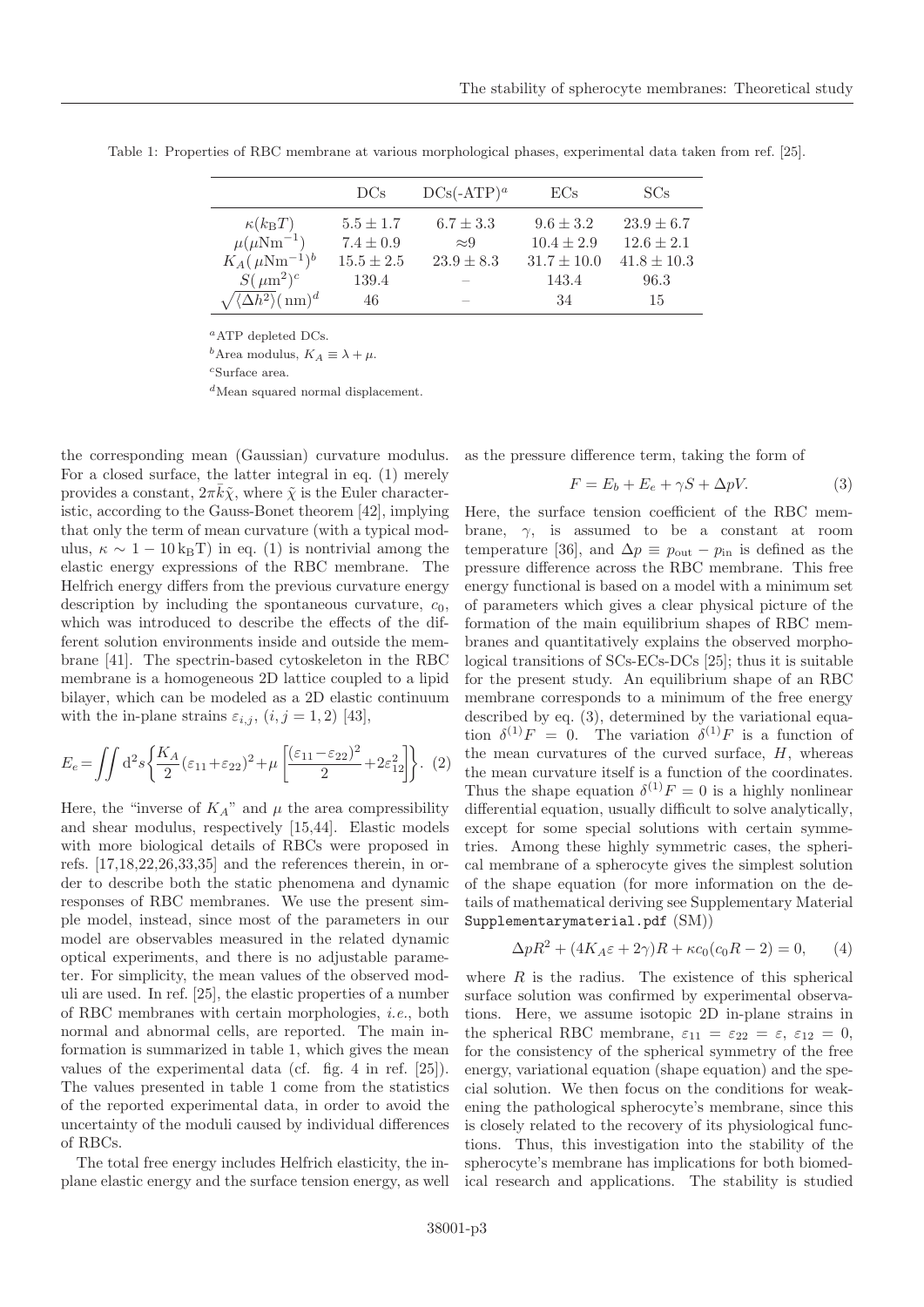<span id="page-4-0"></span>
$$
\delta^{(2)}F = \sum_{lm} \left\{ \frac{(l+2)(l-1)\left[\kappa l(l+1) - \kappa c_0 R - \Delta p R^3/2\right]}{R^2} + 4K_A \right\} |a_{lm}|^2, \qquad l = 0, 1, ..., \infty, \quad m = -l, ..., l. \tag{5}
$$

using perturbation analysis for the radial distortion, up to  $O(\psi^2)$ . This distortion along the normal direction of a spherical surface depends on the polar and azimuthal angle in the spherical coordinates,  $\theta$  and  $\phi$ , which can be expanded on the basis of the spherical harmonics,  ${Y_{lm}, l = 0, 1, \ldots, \infty, m = -l, \ldots, l},$ 

$$
\psi(\theta,\phi) = \sum_{l=0}^{\infty} \sum_{m=-l}^{l} a_{lm} Y_{lm}(\theta,\phi),
$$

with the magnitude  $a_{l,-m} = a_{lm}^*$  to ensure that the coefficients  $\{a_{lm}\}\$ are real. Here the asterisk in superscript indicates the complex conjugation operation. A spherocyte's memebrane at thermodynamic equilibrium satisfies the shape equation in eq. [\(4\)](#page-3-2). This implies that, at equilibrium, the isotropic strain  $\varepsilon$  is not independent; thus, in the second order of the variation of the total free energy, the isotropic stain can be eliminated, leading to (see SM)

#### see eq. [\(5\)](#page-4-0) on top of the page

A spherocyte's membrane can maintain its spherical symmetry under the normal distortion  $\psi(\theta, \phi)$ , if  $\delta^{(2)}F$  $0, l > 2$ ; otherwise, it may deform to a shape with a lower symmetry, resulting in instability. The critical condition for the morphological transition  $\delta^{(2)}F = 0, l \geq 2$  gives a series of possible critical pressure differences across the membrane,

<span id="page-4-1"></span>
$$
\Delta p_1 = \frac{2\kappa l(l+1)}{R^3} + \frac{8K_A}{R[l(l+1)-2]} - \frac{2\kappa c_0}{R^2}, \quad l = 0, 1, \dots
$$
\n(6)

<span id="page-4-2"></span>Then, it is convenient to introduce a dimensionless quantity  $\eta \equiv K_A R^2/\kappa$ , define a new integer variable  $y \equiv l(l+1)-2$ , and rewrite eq. [\(6\)](#page-4-1) as

$$
\Delta p_1 = \frac{2\kappa}{R^3} \left[ y + \frac{4\eta}{y} \right] + \frac{4\kappa}{R^3} - \frac{2\kappa c_0}{R^2} \ge \frac{8\kappa \sqrt{\eta}}{R^3} + \frac{2\kappa}{R^3} (2 - c_0 R). \tag{7}
$$

The inequality in eq.  $(7)$  originates from the arithmetic geometric average inequality  $a + b \geq 2\sqrt{ab}$ , for any two positive numbers  $a$  and  $b$ . The inequality is valid since the  $(2 - c_0 R) > 0$  for the  $c_0 R \approx -1.618$ , much close to the opposite of golden ratio  $\phi = (1 + \sqrt{5})/2 \approx 1.618$  [37]. Although spontaneous curvature  $c_0$  describes the effect of difference environments inside and outside of the membrane, thus is important to determine the equilibrium shape of a RBC's membrane, the fact that  $c_0R$  is nearly a constant leads to  $c_0$  is not a sensitive parameter of our present stability analysis.

A spherocyte's membrane with a certain bending modulus, spontaneous curvature, and radius is



<span id="page-4-3"></span>Fig. 2: Relationship between the reduced pressure (a dimensionless quantity)  $\bar{p}_1 \equiv \Delta p_1/(2\kappa/R^3)$  and the integer  $y \equiv$  $l(l + 1) - 2$ . Here  $(c_0 R = -1.618)$  [37], and we use the approximate relationship  $c_0R = -1$  for simplicity. The three curves are for the typical values of the dimensionless quantity  $\eta \equiv K_A R^2/\kappa$ , ranging from 3000 to 8000 [25], with  $\eta = 3000$ for the red line,  $\eta = 5000$  for the green line, and  $\eta = 7000$  for the blue line. The integer  $y \equiv l(l+1) - 2$  values from 70 to 180 ( $l = 8-13$ ) are labelled with a series of perpendicular gray lines, and the minima for the three curves all fall within the present range 70–80 of integers  $y \equiv l(l+1) - 2$ .

thermodynamically stable if the osmotic pressure  $\Delta p \leq$  $\Delta p_1(y)$ . The y dependence of the reduced pressure (a dimensionless variable)  $\bar{p}_1 \equiv \Delta p_1/(2\kappa/R^3)$  for three typical sets of parameter shown in fig. [2](#page-4-3) demonstrates a minimum  $\bar{p}_{1,\text{min}}$  in each curve. The stability condition of  $\Delta p$ for a spherocyte's membrane is satisfied for all  $l \geq 2$ if  $\Delta p_1 \leq (2\kappa/R^3)\bar{p}_{1,\text{min}}$ . As shown in fig. [2,](#page-4-3) the reduced pressure  $\bar{p}_1$ , and hence  $\Delta p_1$ , can reach its minimum  $\Delta p_{1,\text{min}}$  as shown by the inequality of eq. [\(7\)](#page-4-2) under the experimental conditions [25]. By defining a dimensionless quantity  $\xi \equiv \Delta p R^3/\kappa$ , the condition for the existence of a stable spherocyte's membrane can be described as

$$
\xi(p_{1,\min}) = \sqrt{\eta} + 2(2 - c_0 R). \tag{8}
$$

<span id="page-4-4"></span>Instability of a spherocyte's membrane may occur when the osmotic pressure  $\Delta p_1 > \Delta p_{1,\text{min}}$ . Under physiological conditions, the value of the osmotic pressure is  $\Delta p_0 \approx 1.5 \,\text{Pa}$  [21]. This implies that if  $\Delta p_{1,\text{min}} < 1.5 \,\text{Pa}$ , the spherocyte's membrane can no longer maintain its spherical symmetric shape  $(l = 0)$ , and high-order spherical harmonic modes occur, leading to a morphological transition to a new preferable shape. As shown in fig. [2,](#page-4-3) the value of y for the  $\bar{p}_{1,\text{min}}$  is ~10<sup>2</sup>, corresponding to  $l \approx 10$ , under the experimental conditions. If a spherocyte's membrane becomes thermodynamically unstable,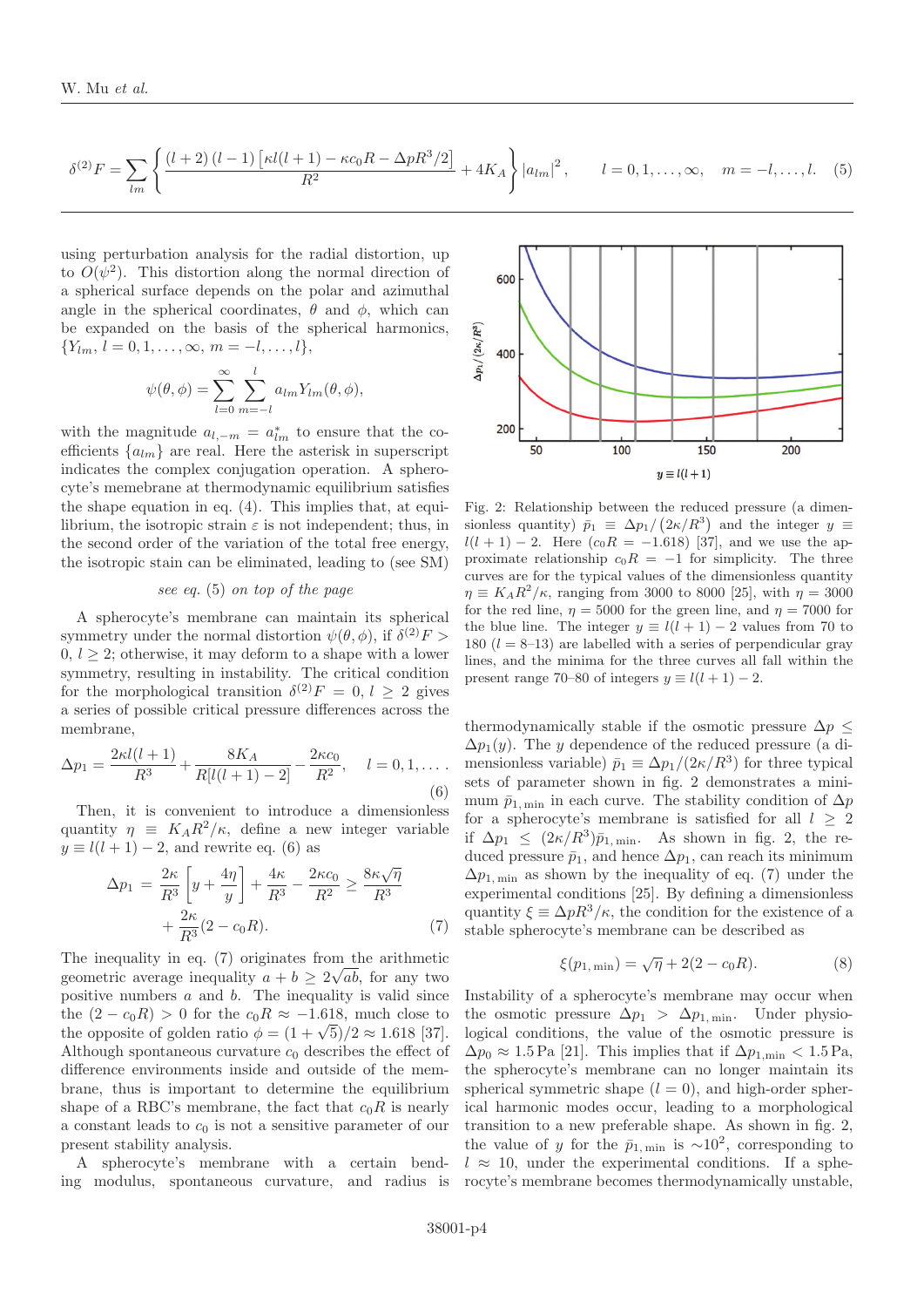

<span id="page-5-0"></span>Fig. 3: Phase diagram of RBCs of several manifest morphological types. The boundary curve of the shadow area is described by the stability condition for a spherocyte's membrane shown in eq. [\(8\)](#page-4-4). The dots denote the corresponding values of the physiological osmotic pressure  $\Delta p_0 = 1.5$  Pa. In the shadow area, SCs can stably exist. Instability may occur in the area above the boundary curve of the shadow area, thus triggering the morphological transition of SC to EC.

the spherical harmonics with  $l = 10$  first occurs, implies the global minimum of free energy functional is shifted to a new one with lower symmetry than that of a spherocyte's. The new global minimum has a  $l \gg 1$  spherical harmonic mode, matching the characterized spiculate shape of an echinocyte's memberane, suggesting that a spherocyte's membrane tends to deform to an EC's membrane. This is in agreement with the experiments [25]. Inspired by the stability condition of a spherocyte's membrane obtained in eq. [\(8\)](#page-4-4), we constructed a phase diagram using two dimensionless quantities,  $\xi \equiv \Delta p R^3 / \kappa$  and  $\eta \equiv K_A R^2 / \kappa$ . In this 2D phase diagram, all the observed RBC membranes with their elastic and geometric properties can be shown in one figure for easy comparison by taking advantage of the two dimensionless variables composed of  $K_A$ ,  $\kappa$ ,  $R$ , and  $\Delta p$ . The phase diagram in fig. [3](#page-5-0) clearly shows the region of the stable-existing spherocyte, and suggests possible ways to weaken the stability of the spherocyte and thus promote a transition SC-EC-DC. These include adjusting the osmotic pressure and changing the compressibility of the RBC membrane by modulating the expression of special proteins in the membrane.

So far, we have derived the stability conditions for the pathological spherocyte's membrane shown in eqs. [\(7\)](#page-4-2) and [\(8\)](#page-4-4), through a perturbation analysis based on the free energy functional in eq. [\(3\)](#page-3-1). We demonstrate that the observed equilibrium shape of an RBC's membrane depends on a set of parameters, which corresponds to a global minimum of the free energy landscape under experimental conditions. In general, numerically determining the global minimum of a free energy functional is very difficult; however, since our present study is based on experimental results, we can note that an observed shape of an RBC's membrane does correspond to a solution of the variation equation,  $\delta^{(1)}F = 0$  with  $\delta^{(2)}F > 0$ , which describes a global minimum of the free energy under corresponding experimental conditions. In the present work, we have exploited these experimental data, and expressed RBC membranes with three different morphologies in a 2D phase diagram constructed by two dimensionless variables  $\xi \equiv \Delta p R^3/\kappa$  and  $\eta \equiv K_A R^2/\kappa$ . In the phase diagram shown in fig. [3,](#page-5-0) each point represents a typical RBC membrane with a certian morphology, based on the mean values of the properties of a number of RBC membrane given in ref. [25]. We have investigated the stability of the pathological spherocyte's membrane through a perturbation analysis, and propose a boundary between the regions corresponding to SC and EC membranes. Our results are in reasonable agreement with the experimental results in ref. [25], which verifies our approach. It is worth mentioning that the morphology of the RBC also depends on the concentration of ATP [25]. The depletion of ATP may affect the coupling of spectrin to the lipid bilayer, resulting in stiffness of the RBC membrane's shear modulus, as in the statistical data based on experiments in ref. [25] shown in table [1.](#page-3-0) The stiffness of RBC membranes due to ATP depletion was also reported elsewhere in the literature [23,34]. This stiffness of RBC membrane's shear modulus, shifts the values of two dimensionless parameters  $\xi$  and  $\eta$ , therefore affects the stability of a spherocyte's membrane. In fig. [3,](#page-5-0) we show a representative point for the ATP-depleted DC's membrane based on the mean values of measured data for a number of RBCs, which is denoted as DC(-ATP). The present results could be further developed by introducing the ATP concentration-dependent elastic modulus of the RBC membrane into the elastic energy in eq.  $(2)$ , to quantitatively investigate the influence of cellular ATP on the morphological transition of an RBC membrane. Another interesting topic involving the mechanics of RBC is the interplay of morphological transitions of RBC and the fluidity properties of blood flow. For example, the viscosity of blood increases with increased stiffness of RBCs due to infection, such as occurs in malaria, which places strain on the heart to maintain the blood flow. The shear fluid may in turn alter the morphology of the RBC membrane. Work on viscosity-induced morphological transitions is in progress, using similar approaches to that described in the present work.

In summary, we have studied the morphological transition of a pathological spherocyte through stability analysis of the spherocyte's membrane based on the measurements given in ref. [25] from studies of the relationships between the morphology and the elastic properties of RBC membranes. The present work was inspired by clinical observations in diseases related to RBC morphology and elasticity; for example, a prevalence of spherocytes in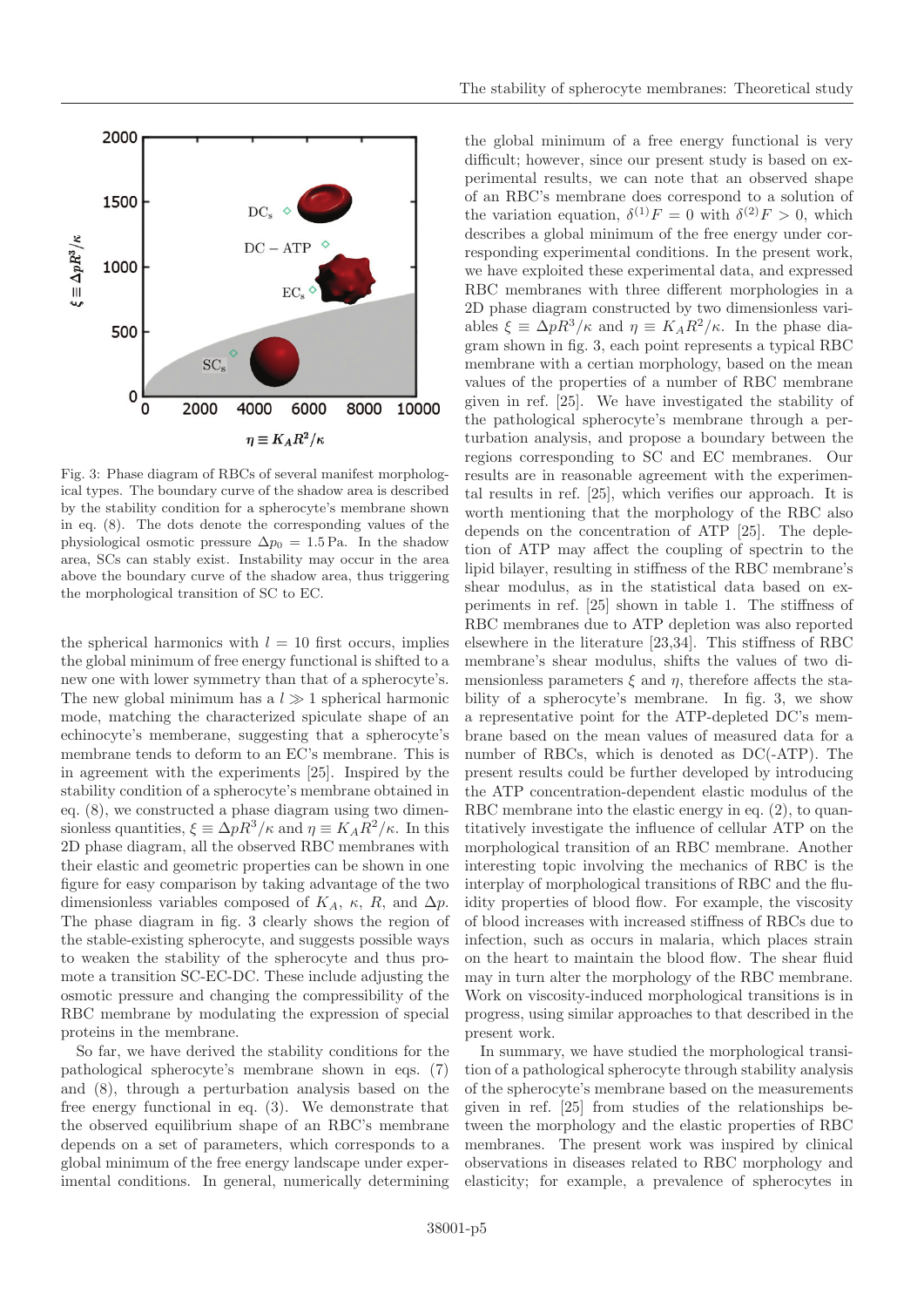the blood stream, together with stiffening of the RBC membranes, is usually associated with malaria in humans. We suggest a phase diagram for the morphologies of RBC membrane with two dimensionless state parameters,  $K_A R^2/\kappa$  and  $\Delta p R^3/\kappa$ , showing the possible parameter space for the stably existing spherocyte. In general, RBC membranes should be described in a high-dimensional state parameter space, with a series of parameters associated with each membrane, including  $K_A$ ,  $\kappa$ , and R. However, with the two dimensionless parameters, the state parameter space is reduced to a two-dimensional one, thereby simplifing the stability analysis in order to study the conditions for weakening the stability of a pathological human spherocyte. We also explain the observed transition from SCs to ECs following the development of instability of the spherocyte's membrane. The results are in good agreement with recent experimental measurements of the morphologies and mechanical properties of RBCs [24,25]. Our results could be used as a theoretical guide for the clinical treatment of diseases related to RBC membrane morphology and elasticity, such as human malaria. The present approach could also be used to study more complicated phenomena related to the mechanical properties of RBC membranes and other soft materials, such as viral capsids [45–48].

∗∗∗

WM thanks the National Science Foundation of China (NSFC) (Grant Nos. 11374310), and startup funding of Wenzhou Institute, University of Chinese Academy of Sciences (Grant No. WIBEZD2018001-04). JC acknowledges the financial assistance of Singapore-MIT Alliance for Research and Technology (SMART), National Science Foundation (NSF CHE-112825).

#### REFERENCES

- [1] Fedosov D. A., Caswella B., Suresh S. and Karniadakis G. E., Proc. Natl. Acad. Sci. U.S.A., **108** (2011) 35.
- [2] Pivkin I. V., Peng Z., Karniadakis G. E., Buffet P. A., DAO M. and SURESH S., Proc. Natl. Acad. Sci. U.S.A., **113** (2016) 7804.
- [3] Ventura B. D., Schiavo L., Altucci C., Esposito R. and VELOTTA R., *Biomed. Opt. Express*, **2** (2011) 3223.
- [4] MOHANDAS N. and AN X., Med. Microbiol. Immunol., **201** (2012) 593.
- [5] Zhang et al., Proc. Natl. Acad. Sci. U.S.A., **112** (2015) 6068.
- [6] Cunha B. A., Infect. Dis. Clin. North Am., **18** (2004) 53.
- [7] Tu Y., Artemisinin: A Gift from Traditional Chinese Medicine to the World, [https://www.nobelprize.org/](https://www.nobelprize.org/uploads/2018/06/tu-lecture.pdf) [uploads/2018/06/tu-lecture.pdf](https://www.nobelprize.org/uploads/2018/06/tu-lecture.pdf).
- [8] Fung Y. B. and Tong P., Biophys. J., **8** (1968) 175.
- [9] Evans E. A., Biophys. J., **13** (1973) 941.
- [10] Brochard F. and Lennon J. F., J. Phys. (Paris), **36** (1975) 1035.
- [11] Evans E. A., Biophys. J., **16** (1976) 597.
- [12] ENGELHARDT H., GAUB H. and SACKMANN E., Nature (London), **307** (1984) 378.
- [13] ZEMAN K., ENGELHARDT H. and SACKMAN E., Eur. Biophys. J., **18** (1990) 203.
- [14] Levin S. and Korenstein R., Biophys. J., **60** (1991) 733.
- [15] BOAL D. H., SEIFERT U. and ZILKER A., Phys. Rev. Lett., **69** (1992) 3405.
- [16] DISCHER D. E., MOHANDAS N. and EVANS E. A., Science, **266** (1994) 1032.
- [17] LIM H. W. G., WORTIS M. and MUKHOPADHYAY R., Proc. Natl. Acad. Sci. U.S.A., **99** (2002) 16766.
- [18] MUKHOPADHYAY R., LIM H. W. G. and WORTIS M., Biophys. J., **82** (2002) 1756.
- [19] FOURNIER J. B., LACOSTE D. and RAPHAEL E., Phys. Rev. Lett., **92** (2004) 018102.
- [20] Popescu G. et al., Phys. Rev. Lett., **97** (2006) 218101.
- [21] Rochal S. B. and Lorman V. L., Phys. Rev. Lett., **96** (2006) 248102.
- [22] AUTH T., SAFRAN S. A. and GOV N. S., Phys. Rev. E, **76** (2007) 051910.
- [23] BETZ T., LENZ M., JOANNY J.-F. and SYKES C., Proc. Natl. Acad. Sci. U.S.A., **106** (2009) 15320.
- [24] Park Y. et al., Proc. Natl. Acad. Sci. U.S.A., **107** (2010) 1289.
- [25] Park Y. et al., Proc. Natl. Acad. Sci. U.S.A., **107** (2010) 6731.
- [26] Park Y. et al., Phys. Rev. E, **83** (2011) 051925.
- [27] NANS A., MOHANDAS N. and STOKES D. L., Biophys. J., **101** (2011) 2341.
- [28] Efremov A. and Cao J., Biophys. J., **101** (2011) 1032.
- [29] Ben-Isaac E., Park Y. K., Popescu G., Brown F. L. H., Gov N. S. and SHOKEF Y., Phys. Rev. Lett., **106** (2011) 238103.
- [30] LOUBET B., SEIFERT U. and LOMHOLT M. A., Phys. Rev. E, **85** (2012) 031913.
- [31] Boss D., Hoffmann A., Rappaz B., Depeursinge C., MAGISTRETTI P. J., DE VILLE D. V. and MARQUET P., PLoS ONE, **7** (2012) e40667.
- [32] Xu X., Efremov A. K., Li M. D. A., Lim C. T. and Cao J., PLoS ONE, **8** (2013) e64763.
- [33] FEDOSOV D. A., PELTOMÁKI M. and GOMPPER G., Soft Matter, **10** (2014) 4258.
- [34] RODRÍGUEZ-GARCÍA I., LÓPEZ-MONTERO R., MELL M., Egea G., Gov N. S. and Monroy F., Biophys. J., **108** (2015) 2794.
- [35] Evans A. A., Bhaduri B., Popescu G. and Levine A. J., Proc. Natl. Acad. Sci. U.S.A., **114** (2017) 2865.
- [36] Ou-Yang Z-c. and Helfrich W., Phys. Rev. A, **39** (1989) 5280.
- [37] Ou-Yang Z-c., Liu J.-X. and Xie Y.-Z., Geometric Methods in the Elastic Theory of Membranes in Liquid Crystal Phases, Advanced Series on Theoretical Physical Science, Vol. **2**, 1st edition (World Scientific Publishing Company, Singapore) 1999.
- [38] Bao G. and Suresh S., Nat. Mater., **2** (2003) 715.
- [39] BOAL D., Mechanics of the Cell, 2nd edition (Cambridge University Press, New York) 2012.
- [40] Evans E. A. and Skalak R., Mechanics and Thermodynamics of Biomembranes (CRC Press, Fla., USA) 1980.